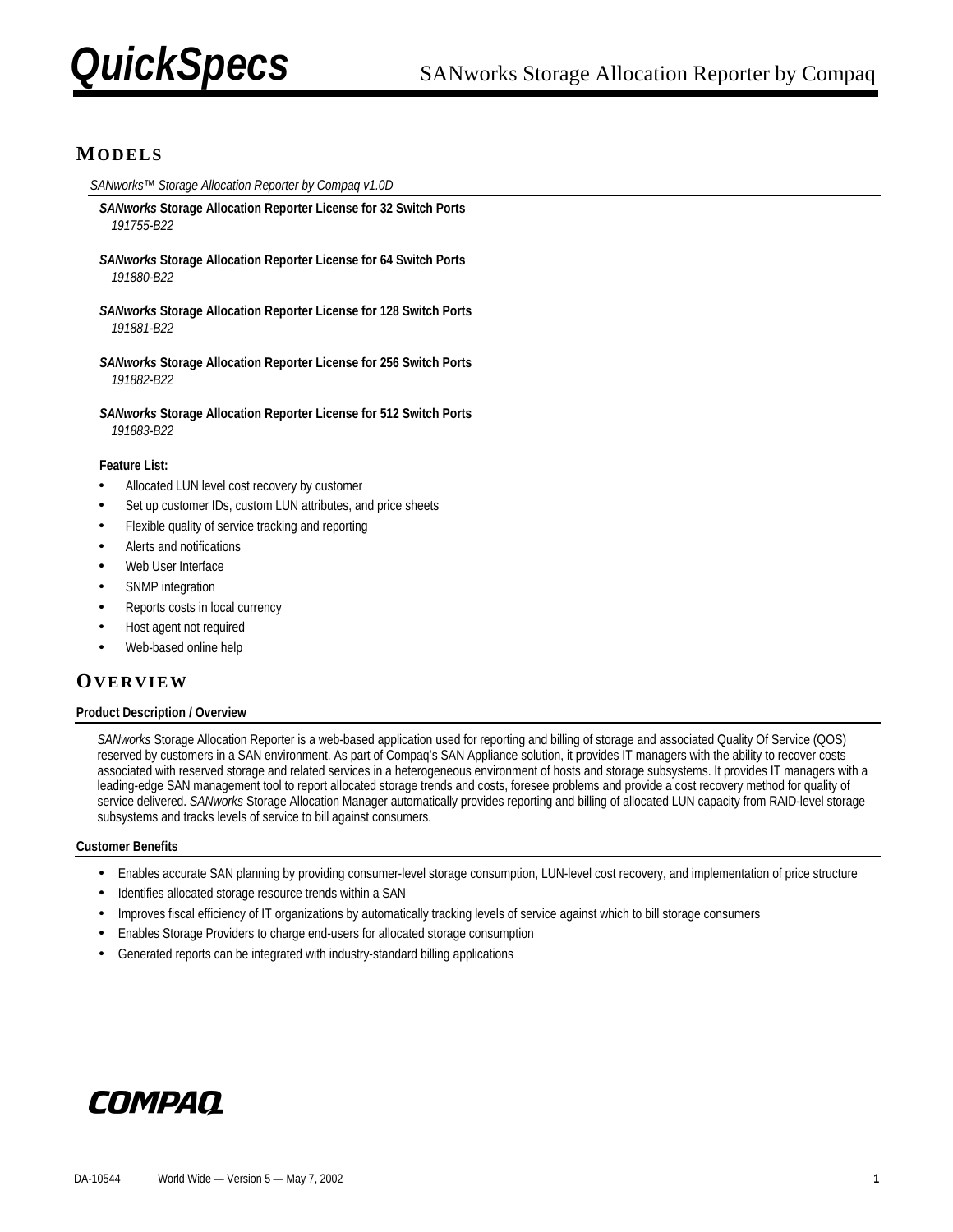# **OVERVIEW** *(continued)*

#### **Software Features / Functionality**

- Configuration of customer IDs, custom LUN attributes (QOS), and price sheets
- Billing reports capture costs of reserved storage, by customers
- Alerts and notifications issued via SNMP and forwarded to enterprise management frameworks, e-mail, and the Windows NT event log
- Consolidated, LUN-level reports inventory and track all reserved storage assets
- Historical trends automatically created to eliminate the guesswork in storage planning
- 100% web architecture for use anywhere on Intranet, WAN, or dial-up
- Reports on the QOS metrics (i.e. RAID type, backup, remote mirror, JBOD) associated with reserved storage capacity
- Billing reports allow for cost recovery of reserved storage by consumer
- LUN-level cost recovery independent of storage consumers' platform
- Dates and costs in billing reports displayed in local format
- No host agent or software required; supports heterogeneous host operating systems (Windows® NT®, Windows 2000, *Tru64*™ UNIX®, Sun® *Solaris*™, HP-UX, IBM AIX, Linux®, and *OpenVMS™*)
- Supports *SANworks* Management Appliance Update Kit v1.0C (January, 2002) and *SANworks* Management Appliance II
- Supports *StorageWorks* RAID Array 8000 and *StorageWorks* Enterprise Storage Array 12000 storage subsystems
- Microsoft SQL Server database provides reliable and industry-standard access
- Web-based online help documentation

#### **Software Pre-Requisites**

#### *SANworks* **Storage Allocation Reporter**

• *SANworks* Management Appliance Operating System

#### **Web Browsers**

• All *SANworks* Management Appliance supported browsers

#### **Hardware Pre-Requisites**

*SANworks* Management Appliance

#### **Distribution Media**

CD-ROM

#### **Documentation**

Web-based Online Help Installation Card README

#### **Software Licensing**

Compaq Computer Corporation grants the right to use *SANworks* Storage Allocation Reporter software on the Quantity of Switch Ports specified in the license. A Switch Port is a port on a Fibre Channel Switch. Use of the Software is limited to computers or devices within a single site or educational campus. A site is defined as a mailing address.

#### **Software Product Services**

A variety of service options are available from Compaq. For more information, contact your local Compaq office.